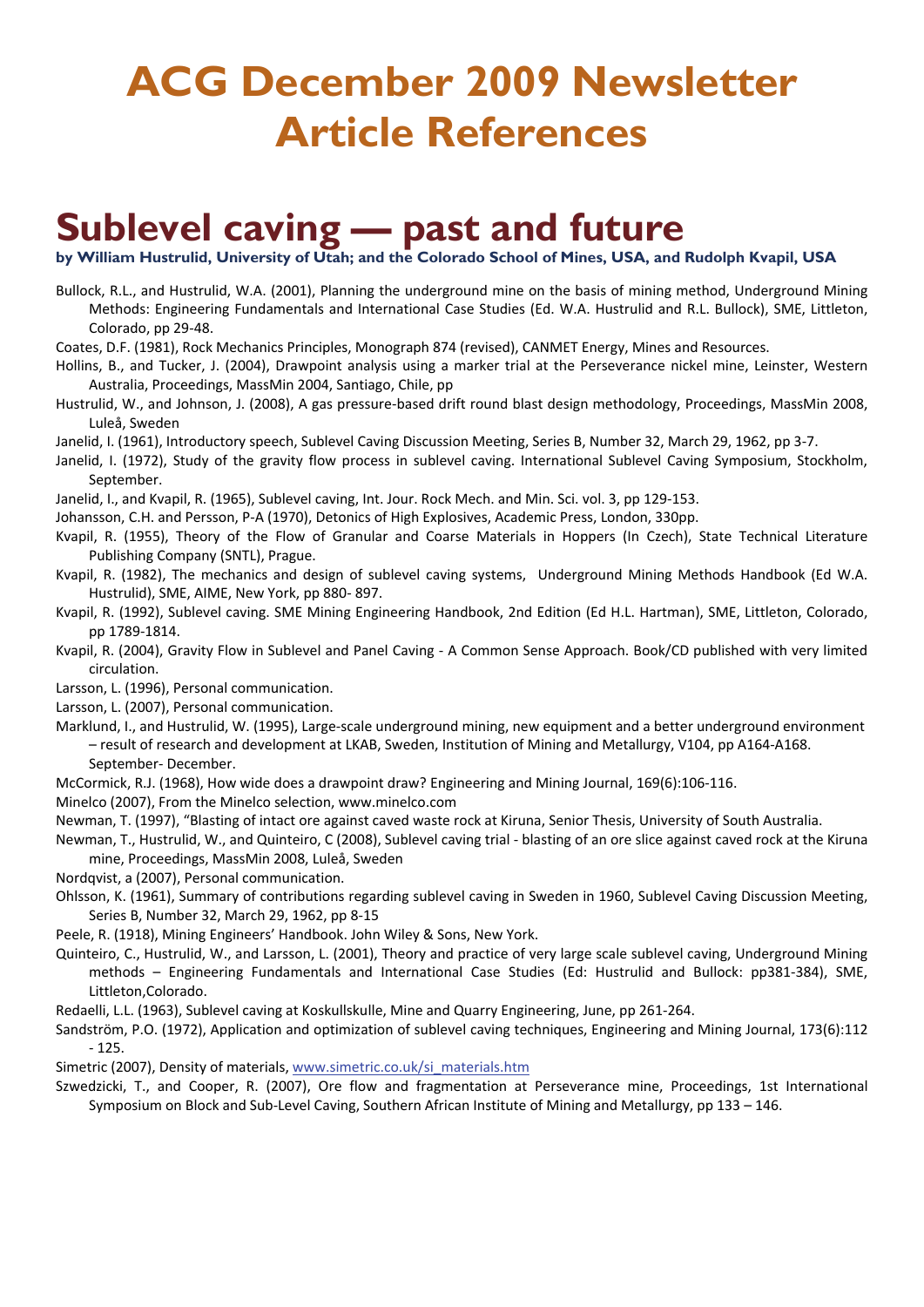## **The changing profile of risk associated with in-pit placement of waste**

**by Raymond Yost, Rio Tinto Minerals – Boron Operations, USA** 

- A-Grivas, D. and Harr, M. E., 1979, *A Reliability Approach to the Design of Soil Slopes*, Design Parameters in Geotechnical Engineering, Proceedings of the 7th European Conference, Soil Mechanics and Foundation Engineering, pp. 95-100.
- Brox, D. R., and Newcomen, H. W., 2004, *Utilizing Strain Criteria to Predict Highwall Stability Performance*, Society of Mining and Metallurgical Engineering Annual Meeting, Denver, CO.
- Call, R. D., Savely, J. P., and Nicholas, D. E., 1977, *Estimation of Joint Set Characteristics from Surface Mapping Data***:** Monograph 1 on Rock Mechanics Applications in Mining. Papers presented at the 17th U.S. Symposium on Rock Mechanics (Snowbird, Utah, August, 1976), pp. 65-73, New York; Society of Mining Engineers.
- Chowdhury, R. N. and A-Grivas, D., 1982, *Probabilistic Model of Progressive Failure of Slopes*, Journal of Geotechnical Engineering, Division American Society of Civil Engineers, vol. 108, pp. 803-819.
- Chowdhury, R. N., 1984, *State of the Art Report on Probabilistic Methods in Landslide Studies*, IV International Symposium on Landslides, vol. 1, pp. 209-228.
- Chowdhury, R. N. and Derooy, E. R., 1985, *Progressive Reliability of a Strain-Softening Slope*, Transactions of the Institution of Engineers, Australia, vol. CE27, pp. 79-94.
- Cooper, D. M. 1962, *Slope Stability (June 13th Slide)*, internal memorandum

Cooper D. M. 1963, *Comparison of Major Slides (June, 1962 and April, 1963)*, internal memorandum.

Cooper, D. M. 1964, *Slope Stability, South Wall (Continuation of the June 1962 Slide) EP-0543*, internal memorandum

Cooper, D. M. and Paulsen, J. C. 1963, *Handling of the April, 1963 Slide, Report Number BE-75,* internal memorandum.

Cooper, D. M. and Paulsen, J. C. 1965, *South Wall Remedial Action (Meeting, March 10,1965)*, internal memorandum Eisebraun, G. F., 1970, *Unloading of the Northeast Pit Wall (Extension 17)*, internal memorandum.

Fell, R., 1994, *Landslide Risk Assessment and Acceptable Risk*, Canadian Geotechnical Journal, vol. 31, pp. 261-272.

GAB Robins, 2000, *re: Open it Wall Failure - Fourteenth Report*, fax to Royal & Sun Alliance, April 12, 2000.

- Glass, C. E., Savely, J. P., and Call, R. D., 1978, *Determining Seismic Risk for Economic Optimum Slope Design*, 19th U.S. Symposium on Rock Mechanics, Nevada, pp. 1-6.
- Hachich, W. and VanMarcke, E. H., 1983, *Probabilistic Updating of Pore Pressure Fields,* Journal of Geotechnical Engineering, Division American Society of Civil Engineers, vol. 109 (3), pp. 373-387.
- Heslop, T.G. and Milne, P. R. G., 2003, *A Practical Example of a Risk-Based Approach to the Design of an Open Pit*, Fifth Large Open Pit Mining Conference, Kalgoorlie, Australia, p. 215 – 224.
- Krahn, J., 2004, *Stability Modeling with SLOPE/W: An Engineering Methodology*, GEO-SLOPE International Ltd. Calgary, Alberta,, Canada.
- Li, K. S., 1991a *Fallacies of Current Probabilistic Approaches to Progressive Slope Failure*, Sixth International Conference on Applications of Statistics and Probability in Civil Engineering, vol. 2, pp 784-791.
- Li, K. S., 1991b *Some Common Mistakes in Probabilistic Analysis of Slopes,* Landslides: Proceedings of the Sixth International Symposium, Christchurch, vol. 1, pp. 475-480.
- Maddocks, C. A., 1981, *Extensions 22S and K-1 Design*, internal memorandum.
- Maddocks, C. A., 19872, *July 1984 East Wall Slide,* internal memorandum.

Marek, J. M. and Savely, J. P., 1978, *Probabilistic Analysis of the Plane Shear Failure Mode*: 19th US Symposium on Rock Mechanics, Nevada.

McMahon, B. K., 1971, *Statistical Method for the Design of Rock Slopes*, Proceedings of the First Australian – New Zealand Conference for Geomechanics, Melbourne, Australia.

Miller, S.M., Whyatt, J. K., McHugh, E. L., 2004, *Applications of the Point Estimation Method for Stochastic Rock Slope Engineering*, in Gulf Rocks 2004: Rock Mechanics Across Borders and Disciplines, Proceedings of the 6th North American Rock Mechanics Conference, Huston, TX.

Morriss, P. and Stoter, H. J., 1983, *Open-cut Slope Design Using Probabilistic Methods*, Proceedings of the Fifth Congress, International Society of Rock Mechanics, Section C, pp. 107 – 112.

National Research Council (NRC), 1995, *Probabilistic Methods in Geotechnical Engineering*, The National Academy of Sciences, Washington D.C.

- Norrman, J. 2004, On Bayesian Decision Analysis for Evaluating Alternative Actions at Contaminated Sites, Rapport 67, Swedish Geotechnical Institute, Goteberg, Sweden, 266 pgs.
- Siefke, J. W., 1970, *Geological Aspects of Slope Failure in Extension 17*, internal memorandum.
- Siefke, J. W., 1982, *Slope Stability*, internal memorandum.
- Stacey, T. R., Terbrugge, P. J., Keyter, G. J., and Xianban, Y., 2003, *Extension Strain A New Concept in Open Pit Slope Stability and its Use in the Explanation of Two Slope Failures*, Fifth Large Open Pit Mining Conference, Kalgoorlie, Austraila, p. 259 – 266.